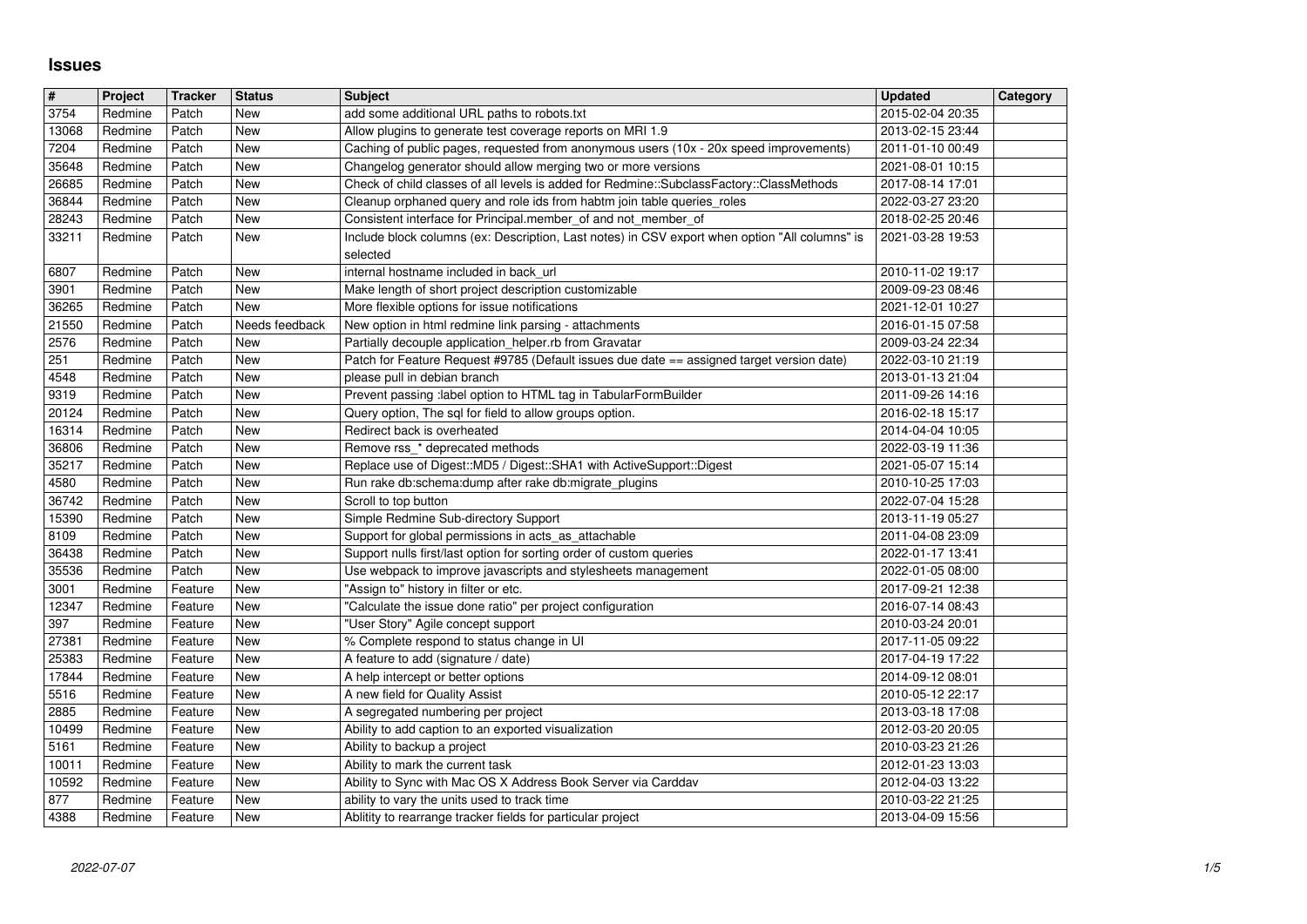| $\overline{\mathbf{H}}$ | Project            | <b>Tracker</b>     | <b>Status</b>      | <b>Subject</b>                                                                                                                    | <b>Updated</b>                       | Category |
|-------------------------|--------------------|--------------------|--------------------|-----------------------------------------------------------------------------------------------------------------------------------|--------------------------------------|----------|
| 36376<br>5836           | Redmine<br>Redmine | Feature<br>Feature | New<br>New         | accidentally delete a member in the project member settings<br>Add "edit subject" (rename) function to context menu               | 2022-01-18 10:49<br>2010-07-08 03:52 |          |
| 3603                    | Redmine            | Feature            | New                | Add a way to change issue start-/due dates directly from the issue list                                                           | 2011-11-24 20:29                     |          |
| 466<br>6369             | Redmine<br>Redmine | Feature<br>Feature | New<br>New         | Add Contact database for all Redime site<br>Add custom format field type that is Resolvers                                        | 2012-10-30 18:10<br>2010-09-12 06:51 |          |
| 31006                   | Redmine            | Feature            | <b>New</b>         | Add feature Webhook                                                                                                               | 2020-09-18 12:00                     |          |
| 5658<br>27199           | Redmine<br>Redmine | Feature<br>Feature | New<br><b>New</b>  | Add item on AJAX context menu to display details of selected issues<br>add log date to issue list filter                          | 2010-06-08 23:27<br>2017-10-16 09:23 |          |
| 277                     | Redmine            | Feature            | <b>New</b>         | Add mailing lists                                                                                                                 | 2008-09-24 12:26                     |          |
| 13056<br>10188          | Redmine<br>Redmine | Feature<br>Feature | New<br>New         | Add more option on related issues filters<br>Add new frame section to Overview tab                                                | 2013-02-01 11:25<br>2012-02-09 18:17 |          |
| 6805                    | Redmine            | Feature            | New                | add non-ambiguous ISO-ordered date/time formatting                                                                                | 2011-02-14 18:36                     |          |
| 7388<br>506             | Redmine<br>Redmine | Feature<br>Feature | New<br>New         | Add option in textarea to use tab to insert tab character in Description<br>Add reports to top menu                               | 2011-01-20 13:24<br>2016-09-12 20:15 |          |
| 10453                   | Redmine            | Feature            | <b>New</b>         | Add revision-management for file uploads                                                                                          | 2012-03-15 15:48                     |          |
| 5799<br>30981           | Redmine<br>Redmine | Feature<br>Feature | New<br><b>New</b>  | Add user management and group management permissions<br>Allow "New Member" modal to keep track of selected users between searches | 2010-07-01 15:44<br>2019-03-06 11:03 |          |
| 4269                    | Redmine            | Feature            | New                | Allow ca_path option for reposman.rb to validate peer certificate                                                                 | 2009-12-04 15:05                     |          |
| 18220                   | Redmine            | Feature            | New                | Allow Redmine to run as a Rails Engine                                                                                            | 2014-12-09 15:17                     |          |
| 11434<br>7110           | Redmine<br>Redmine | Feature<br>Feature | New<br>New         | allow use autodetected host_name<br>Api documentation tab                                                                         | 2012-12-14 10:53<br>2010-12-14 15:41 |          |
| 23889                   | Redmine            | Feature            | New                | Assign ticket (SCRUM bug, issue etc.) to multiple projects                                                                        | 2016-09-22 09:00                     |          |
| 25010<br>3963           | Redmine<br>Redmine | Feature<br>Feature | New<br>New         | Assign ticket to role instead of group<br>Associate a hostname to a particular project                                            | 2017-02-06 10:58<br>2009-10-11 12:06 |          |
| 6645                    | Redmine            | Feature            | Reopened           | atomic 'grab' button                                                                                                              | 2010-11-02 15:12                     |          |
| 14860<br>21958          | Redmine<br>Redmine | Feature<br>Feature | New<br>New         | Automatic local export .csv file<br>Automatical reverse links to wiki/forums from issues                                          | 2013-09-21 15:14<br>2016-02-05 08:06 |          |
| 3513                    | Redmine            | Feature            | New                | <b>Baseline Project</b>                                                                                                           | 2020-11-26 16:29                     |          |
| 6058<br>1166            | Redmine<br>Redmine | Feature<br>Feature | New<br>New         | better sub project support<br>broadcast                                                                                           | 2011-01-18 20:48<br>2013-03-18 05:56 |          |
| 7558                    | Redmine            | Feature            | New                | Built-in critical data backup                                                                                                     | 2011-02-06 02:49                     |          |
| 4516<br>35749           | Redmine<br>Redmine | Feature<br>Feature | New<br>New         | Cache gravatars<br>Call                                                                                                           | 2013-04-22 11:28<br>2021-08-12 09:42 |          |
|                         |                    |                    |                    | Redmine::Hook.call_hook(:model_changeset_scan_commit_for_issue_ids_pre_issue_update)                                              |                                      |          |
| 13834                   | Redmine            | Feature            | New                | not only in case of a fixed issue with 'fixes' keyword<br>Can we change the jquery file with other versions                       | 2013-04-30 07:18                     |          |
| 33674                   | Redmine            | Feature            | New                | Cannot remove user from project when user is assigned to a group                                                                  | 2020-06-26 19:13                     |          |
| 553<br>3048             | Redmine<br>Redmine | Feature<br>Feature | New<br>$\vert$ New | Capistrano Recipes<br>Central Wiki, FAQ, Documents, etc. for different Projects                                                   | 2016-09-12 20:18<br>2010-07-21 19:21 |          |
| 5483                    | Redmine            | Feature            | <b>New</b>         | Change subtask view                                                                                                               | 2011-04-03 11:17                     |          |
| 10083<br>23595          | Redmine<br>Redmine | Feature<br>Feature | New<br>New         | Change the color of resolved issue<br>Check for Redmine new version                                                               | 2013-04-09 12:14<br>2016-08-16 16:08 |          |
| 12804                   | Redmine            | Feature            | New                | Combine js and css into a single file, and use html5 async attribute                                                              | 2013-01-11 00:18                     |          |
|                         |                    |                    |                    |                                                                                                                                   |                                      |          |
|                         |                    |                    |                    |                                                                                                                                   |                                      |          |
|                         |                    |                    |                    |                                                                                                                                   |                                      |          |
|                         |                    |                    |                    |                                                                                                                                   |                                      |          |
|                         |                    |                    |                    |                                                                                                                                   |                                      |          |
|                         |                    |                    |                    |                                                                                                                                   |                                      |          |
|                         |                    |                    |                    |                                                                                                                                   |                                      |          |
|                         |                    |                    |                    |                                                                                                                                   |                                      |          |
|                         |                    |                    |                    |                                                                                                                                   |                                      |          |
|                         |                    |                    |                    |                                                                                                                                   |                                      |          |
|                         |                    |                    |                    |                                                                                                                                   |                                      |          |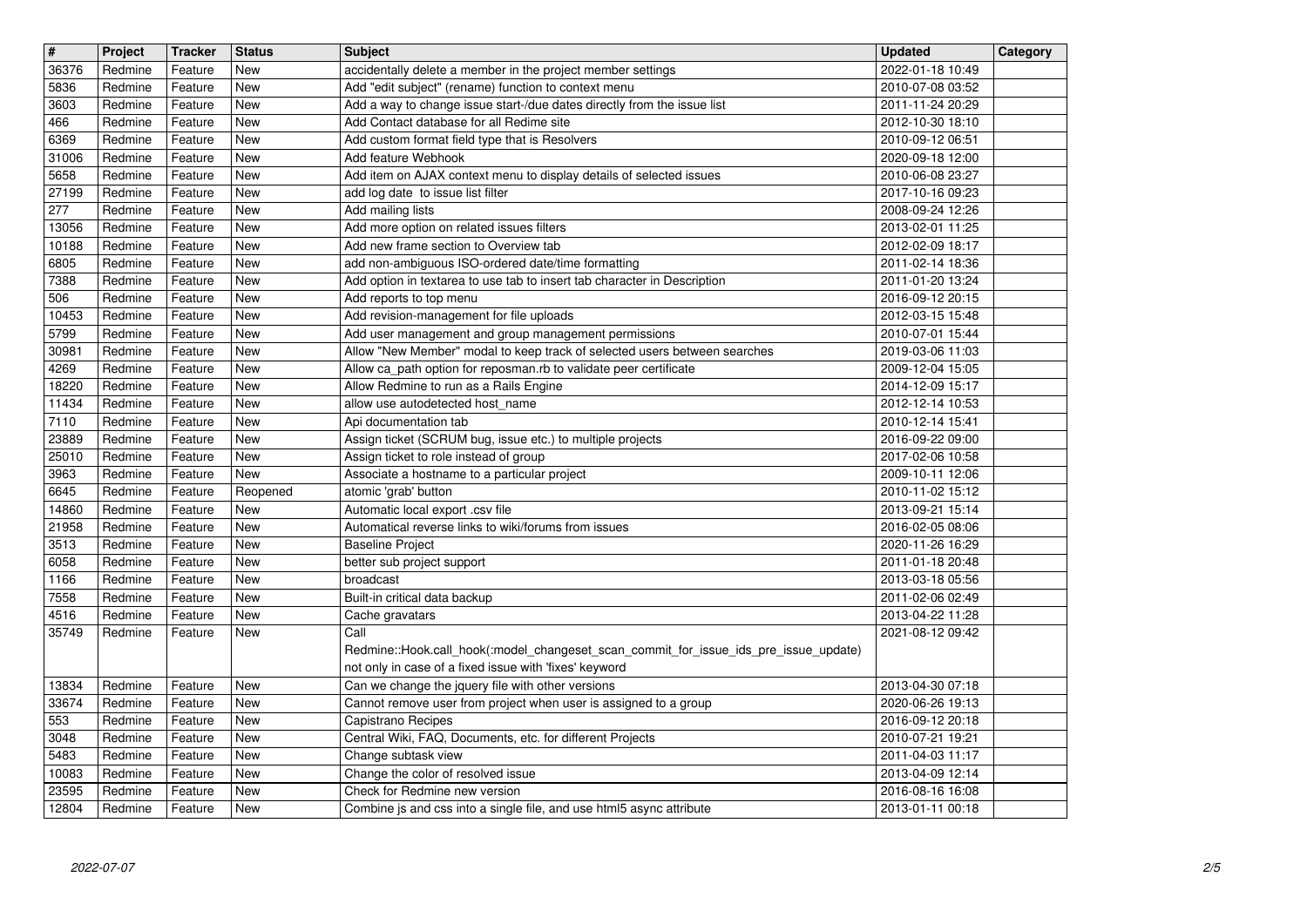| $\overline{\mathbf{H}}$<br>6213 | Project<br>Redmine | <b>Tracker</b><br>Feature | <b>Status</b><br>New | <b>Subject</b><br>Common acronym definition                                                                                 | <b>Updated</b><br>2010-08-25 17:28   | Category |
|---------------------------------|--------------------|---------------------------|----------------------|-----------------------------------------------------------------------------------------------------------------------------|--------------------------------------|----------|
| 13533                           | Redmine            | Feature                   | New                  | Concept for controlling visibility of users                                                                                 | 2015-02-26 12:46                     |          |
| 946<br>2579                     | Redmine<br>Redmine | Feature<br>Feature        | New<br>New           | Configurable Per-Project Text on New Issue Screen<br>Configure SSL schema for "private" actions.                            | 2013-04-10 15:03<br>2009-01-25 16:25 |          |
| 3031                            | Redmine            | Feature                   | New                  | context menu won't allow Assigned_To change cross projects                                                                  | 2009-03-23 18:10                     |          |
| 6665<br>36176                   | Redmine<br>Redmine | Feature<br>Feature        | New<br>New           | Copy member settings between project<br>Create automatic subtasks                                                           | 2010-10-14 14:42<br>2021-11-09 12:35 |          |
| 683                             | Redmine            | Feature                   | New                  | Cross project reporting                                                                                                     | 2012-10-27 23:04                     |          |
| 12966<br>3895                   | Redmine<br>Redmine | Feature<br>Feature        | New<br>New           | Cross-connection of Modules<br>CSS class "selected" should be assigned to selected items in the top-menu                    | 2013-01-24 11:05<br>2011-04-09 18:54 |          |
| 24477<br>5017                   | Redmine<br>Redmine | Feature<br>Feature        | New<br>New           | CSV export feature for thousand of issues<br>Custom columns on Admin/Users page                                             | 2016-11-28 19:50<br>2010-03-09 16:42 |          |
| 13334                           | Redmine            | Feature                   | New                  | Custom Fields mod. before commit to db                                                                                      | 2013-03-01 19:16                     |          |
| 21783<br>3077                   | Redmine<br>Redmine | Feature<br>Feature        | New<br>New           | Custom reports from SQL query<br>Customer Feedback System                                                                   | 2016-01-22 07:01<br>2013-03-18 20:51 |          |
| 3197                            | Redmine            | Feature                   | <b>New</b>           | DateStatusChanged                                                                                                           | 2013-03-18 15:20                     |          |
| 17689<br>2613                   | Redmine<br>Redmine | Feature<br>Feature        | <b>New</b><br>New    | De-List or cleraly mark commercial plugins<br>Define working steps/packages for tickets                                     | 2014-08-28 11:06<br>2009-02-05 11:11 |          |
| 3529                            | Redmine            | Feature                   | New                  | Deleting a tracker does not allow you to reassign issues to a different tracker                                             | 2013-03-27 05:03                     |          |
| 513<br>978                      | Redmine<br>Redmine | Feature<br>Feature        | New<br>New           | Different behavior for deployments or users with only one project<br>Different trackers on different projects?              | 2010-06-18 23:29<br>2013-03-26 16:00 |          |
| 32312                           | Redmine            | Feature                   | New                  | Disable auto selecting in top right Project filter                                                                          | 2019-10-21 09:53                     |          |
| 35920<br>2181                   | Redmine<br>Redmine | Feature<br>Feature        | New<br>New           | Display caption of "Group by column" on the grouped issues list<br>Display more statistics about a user on the account page | 2022-04-12 08:03<br>2013-02-18 04:33 |          |
| 12944<br>31908                  | Redmine<br>Redmine | Feature<br>Feature        | <b>New</b><br>New    | Displaying users by Groups<br>Do not load all projects in project jump box                                                  | 2013-01-23 09:29<br>2019-08-15 22:07 |          |
| 5078                            | Redmine            | Feature                   | New                  | Documental Repository vía JCR                                                                                               | 2010-03-15 09:57                     |          |
| 3487<br>6366                    | Redmine<br>Redmine | Feature<br>Feature        | New<br>New           | Downloadable files on another host<br>Due date on an issue should follow the associated release due date if it exists       | 2013-03-18 15:31<br>2010-09-14 11:33 |          |
| 36183                           | Redmine            | Feature                   | New                  | Dynamic decimal separator, according to country setting                                                                     | 2021-11-11 11:37                     |          |
| 28008<br>11848                  | Redmine<br>Redmine | Feature<br>Feature        | New<br>New           | Easier way to put a hyperlink to a network folder in the comments<br>Email in group                                         | 2018-01-17 21:01<br>2012-10-10 08:35 |          |
| 12766                           | Redmine            | Feature                   | <b>New</b>           | Enable arrays and watcher in query column_content                                                                           | 2013-01-08 14:36                     |          |
| 10307<br>18342                  | Redmine<br>Redmine | Feature<br>Feature        | <b>New</b><br>New    | Enable tracking of external bugs<br>Enhanced issue filter                                                                   | 2012-02-23 14:14<br>2015-04-10 20:21 |          |
| 14322<br>10573                  | Redmine<br>Redmine | Feature<br>Feature        | New<br>New           | Excel Export as XML (instead of csv) to support export of fields containing NewLines<br>Excel2Wiki                          | 2013-06-29 08:44<br>2012-03-30 14:59 |          |
| 17743                           | Redmine            | Feature                   | <b>New</b>           | Export a project as static HTML                                                                                             | 2022-01-27 11:47                     |          |
| 1982<br>5428                    | Redmine<br>Redmine | Feature<br>Feature        | New<br>New           | Extend homepage with forums and admin pages<br><b>Featured Files</b>                                                        | 2013-04-10 18:01<br>2010-05-03 09:33 |          |
| 3090                            | Redmine            | Feature                   | New                  | field "Assigned to" with roles                                                                                              | 2013-03-18 16:50                     |          |
| 3788<br>6380                    | Redmine<br>Redmine | Feature<br>Feature        | New<br>New           | Fields with dropdowns should not show if there are no values<br>filter in report                                            | 2009-08-27 19:48<br>2010-09-13 14:32 |          |
|                                 |                    |                           |                      |                                                                                                                             |                                      |          |
|                                 |                    |                           |                      |                                                                                                                             |                                      |          |
|                                 |                    |                           |                      |                                                                                                                             |                                      |          |
|                                 |                    |                           |                      |                                                                                                                             |                                      |          |
|                                 |                    |                           |                      |                                                                                                                             |                                      |          |
|                                 |                    |                           |                      |                                                                                                                             |                                      |          |
|                                 |                    |                           |                      |                                                                                                                             |                                      |          |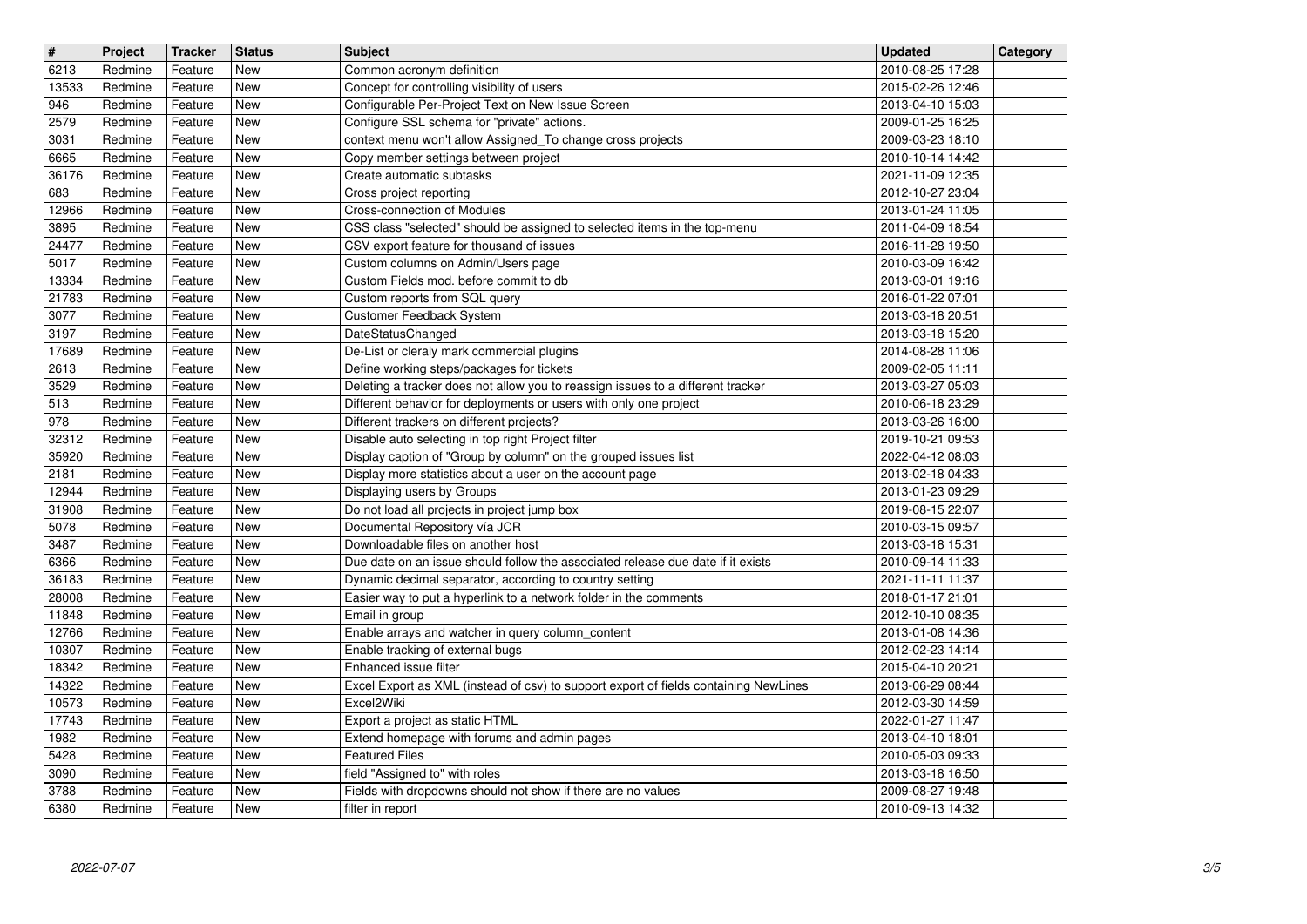| $\overline{\mathbf{H}}$ | Project            | <b>Tracker</b>     | <b>Status</b>            | <b>Subject</b>                                                                                                                                          | <b>Updated</b>                       | Category |
|-------------------------|--------------------|--------------------|--------------------------|---------------------------------------------------------------------------------------------------------------------------------------------------------|--------------------------------------|----------|
| 13635<br>31381          | Redmine<br>Redmine | Feature<br>Feature | New<br>New               | Filtering issues by comparing two custom fields against each other<br>Find change status of issues at custom query                                      | 2013-04-01 09:57<br>2019-05-19 16:53 |          |
| 5825                    | Redmine            | Feature            | New                      | Fine grained permissions - per project                                                                                                                  | 2010-07-06 15:21                     |          |
| 6808                    | Redmine            | Feature            | New                      | first class citizenry for all types of fields in Redmine                                                                                                | 2010-11-02 19:31                     |          |
| 19629<br>3103           | Redmine<br>Redmine | Feature<br>Feature | <b>New</b><br>New        | Flags in Issue list<br>function suggestion about open area of information                                                                               | 2015-04-15 12:25<br>2009-04-02 07:45 |          |
| 31449                   | Redmine            | Feature            | New                      | Generate issue graphics                                                                                                                                 | 2019-05-31 00:11                     |          |
| 6059<br>13524           | Redmine<br>Redmine | Feature<br>Feature | New<br><b>New</b>        | Global links                                                                                                                                            | 2011-01-18 20:49<br>2013-03-20 18:42 |          |
| 373                     | Redmine            | Feature            | <b>New</b>               | Graphic selection for main header through settings page<br>Graphical slider for setting "% Done" field                                                  | 2013-01-15 11:04                     |          |
| 2448                    | Redmine            | Feature            | New                      | Graphviz of ticket dependencies (with example)                                                                                                          | 2016-11-30 14:00                     |          |
| 2646<br>10058           | Redmine<br>Redmine | Feature<br>Feature | New<br>New               | Having a dynamic sitemaps file for search robots scanning<br>Hide list of members                                                                       | 2010-09-26 13:46<br>2012-01-26 12:45 |          |
| 3702                    | Redmine            | Feature            | New                      | History tickets                                                                                                                                         | 2013-03-18 16:58                     |          |
| 5955                    | Redmine            | Feature            | New                      | Hooks should provide all controller instance variables by default                                                                                       | 2010-07-27 06:44                     |          |
| 31291<br>7109           | Redmine<br>Redmine | Feature<br>Feature | New<br>New               | how i can calcute custom field under subproject<br>how to assign role for user while registering?                                                       | 2019-05-03 02:19<br>2010-12-14 19:50 |          |
| 14392                   | Redmine            | Feature            | <b>New</b>               | html5 desktop notification for (watched) events if logged in                                                                                            | 2013-07-09 04:16                     |          |
| 10271                   | Redmine            | Feature            | <b>New</b>               | HTML5 Offline support                                                                                                                                   | 2012-02-18 13:52                     |          |
| 2951<br>26521           | Redmine<br>Redmine | Feature<br>Feature | New<br>Needs feedback    | I would like to see Summery filtered on Versions<br>Identify over-allocated resource                                                                    | 2009-03-13 12:18<br>2019-09-03 09:02 |          |
| 421                     | Redmine            | Feature            | New                      | Impersonate user feature                                                                                                                                | 2017-03-10 13:53                     |          |
| 26847<br>33718          | Redmine<br>Redmine | Feature<br>Feature | New<br>New               | implement an upgrade script<br>Import abilities, provided by obsoleted plugins                                                                          | 2017-09-06 22:32<br>2020-07-10 11:19 |          |
| 9133                    | Redmine            | Feature            | New                      | improve error message about missing priority field                                                                                                      | 2011-08-29 19:39                     |          |
| 426                     | Redmine            | Feature            | <b>New</b>               | In Reports, simple Show Estimated Time/Hours assigned to Each USER                                                                                      | 2009-05-20 00:23                     |          |
| 7972<br>36702           | Redmine<br>Redmine | Feature<br>Feature | <b>New</b><br><b>New</b> | Include SSL configuration in default setup procedure<br>Inline autocomplete for versions                                                                | 2011-03-23 18:54<br>2022-02-25 09:06 |          |
| 10475                   | Redmine            | Feature            | New                      | Installation script                                                                                                                                     | 2012-03-18 11:46                     |          |
| 4111                    | Redmine            | Feature            | New                      | integrate Issues with basecamp TODO                                                                                                                     | 2009-11-09 16:31                     |          |
| 30069<br>29758          | Redmine<br>Redmine | Feature<br>Feature | New<br>New               | Integrate Redmine with GitLab (or other free CI system for open source) to run tests<br>Introduce optional pay per feature model of Redmine development | 2020-04-18 13:22<br>2018-10-13 01:54 |          |
| 561                     | Redmine            | Feature            | New                      | Invites                                                                                                                                                 | 2011-07-13 18:26                     |          |
| 6535<br>10418           | Redmine<br>Redmine | Feature<br>Feature | New<br><b>New</b>        | Issue "Other Comments" Field<br>Issue mapping (external issues and data import/export)                                                                  | 2010-09-29 21:02<br>2012-03-10 22:13 |          |
| 25561                   | Redmine            | Feature            | Reopened                 | Issues are not tasks: please split them                                                                                                                 | 2017-04-10 13:16                     |          |
| 28539                   | Redmine            | Feature            | New                      | journal query                                                                                                                                           | 2018-04-12 11:43                     |          |
| 10203<br>8598           | Redmine<br>Redmine | Feature<br>Feature | New<br>New               | Limit the amount of data returned by scm diff commands<br>links to email for any user                                                                   | 2012-02-10 22:02<br>2011-06-16 17:13 |          |
| 4960                    | Redmine            | Feature            | New                      | Links to latest version of all files modified by a tickets associated revisions                                                                         | 2010-03-02 02:19                     |          |
| 2460                    | Redmine            | Feature            | New                      | List files on version page                                                                                                                              | 2011-11-22 23:52                     |          |
| 36852<br>24152          | Redmine<br>Redmine | Feature<br>Feature | New<br>New               | Load and use bash/system ENV variables in config YML files<br>Locale independent number settings                                                        | 2022-04-12 18:16<br>2017-03-02 18:51 |          |
|                         |                    |                    |                          |                                                                                                                                                         |                                      |          |
|                         |                    |                    |                          |                                                                                                                                                         |                                      |          |
|                         |                    |                    |                          |                                                                                                                                                         |                                      |          |
|                         |                    |                    |                          |                                                                                                                                                         |                                      |          |
|                         |                    |                    |                          |                                                                                                                                                         |                                      |          |
|                         |                    |                    |                          |                                                                                                                                                         |                                      |          |
|                         |                    |                    |                          |                                                                                                                                                         |                                      |          |
|                         |                    |                    |                          |                                                                                                                                                         |                                      |          |
|                         |                    |                    |                          |                                                                                                                                                         |                                      |          |
|                         |                    |                    |                          |                                                                                                                                                         |                                      |          |